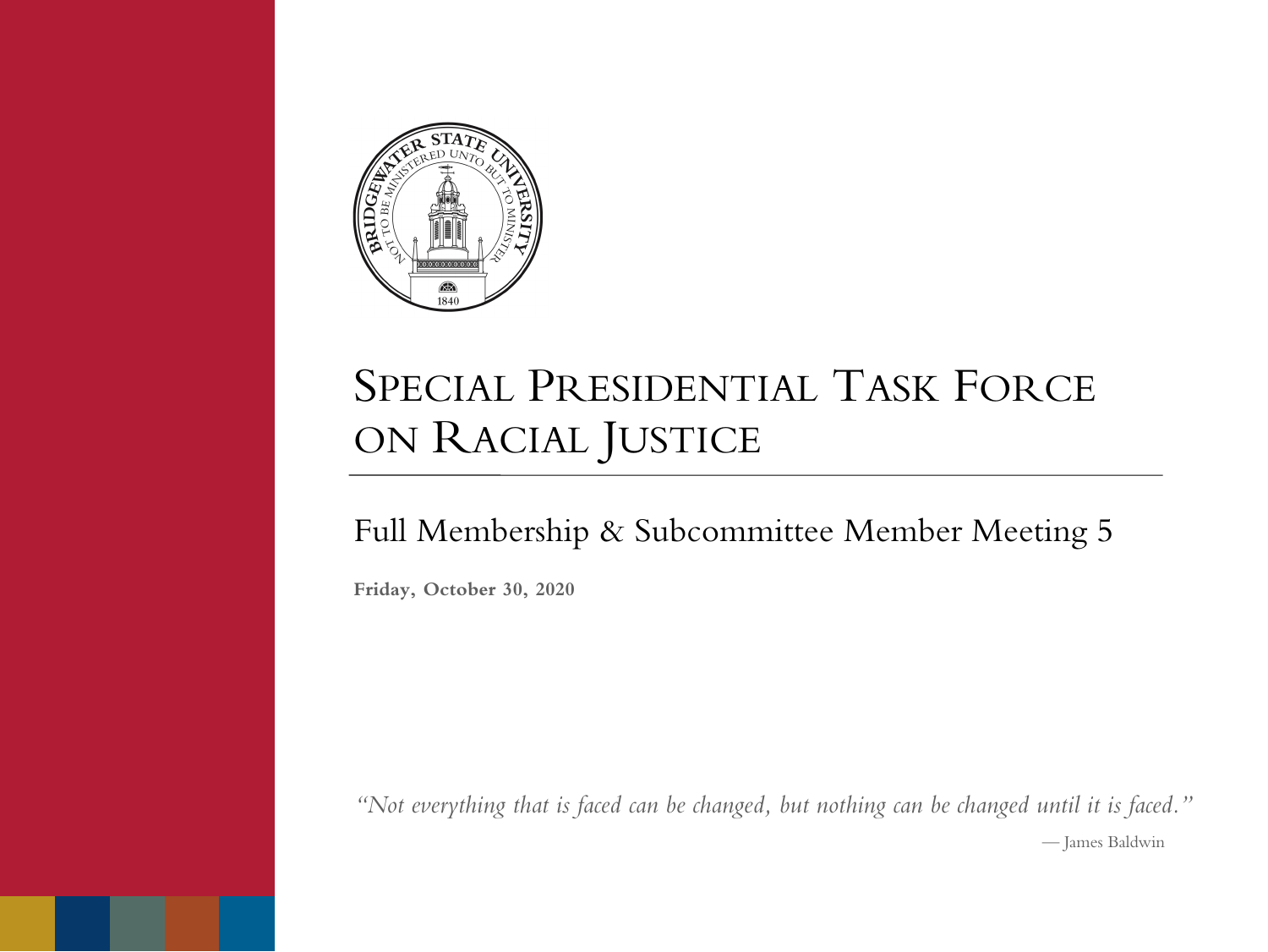#### **Today's Agenda**

**Welcome and Overview of RJTF Mission, Values, Timeline, Approach, and Importance** *Mary Grant, Carolyn Petrosino, Davede Alexander*

**Breakout Groups #1 – Community Building** *All*

**Large Group Report Back** *Mary Grant*

**Breakout Groups #2 (by Subcommittee) – Subcommittee Discussions** *All*

**Large Group Report Back** *Mary Grant*

**Breakout Groups #3 Subcommittee Meeting Time**  *At Subcommittee Co-Chair Discretion*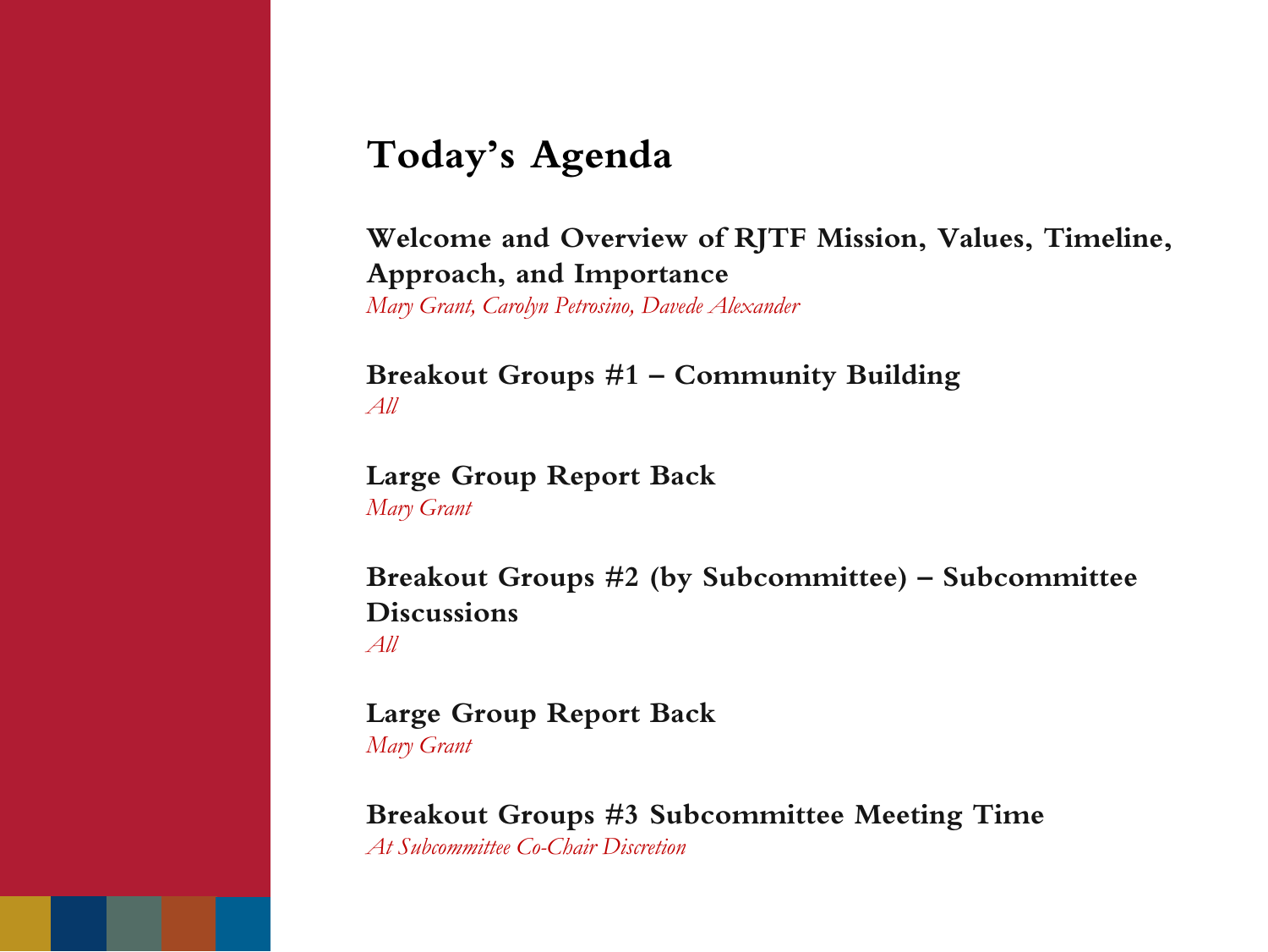### **Racial Justice Task Force**

#### **Mission**

It is the mission of the Special Presidential Task Force on Racial Justice (RJTF) to determine elements of policy, practice, and culture that are impeding racial equity at BSU and offer remedies and recommendations for corrective action

### **Framing Question**

What elements of policy, practice, and culture are impeding racial equity at Bridgewater State University?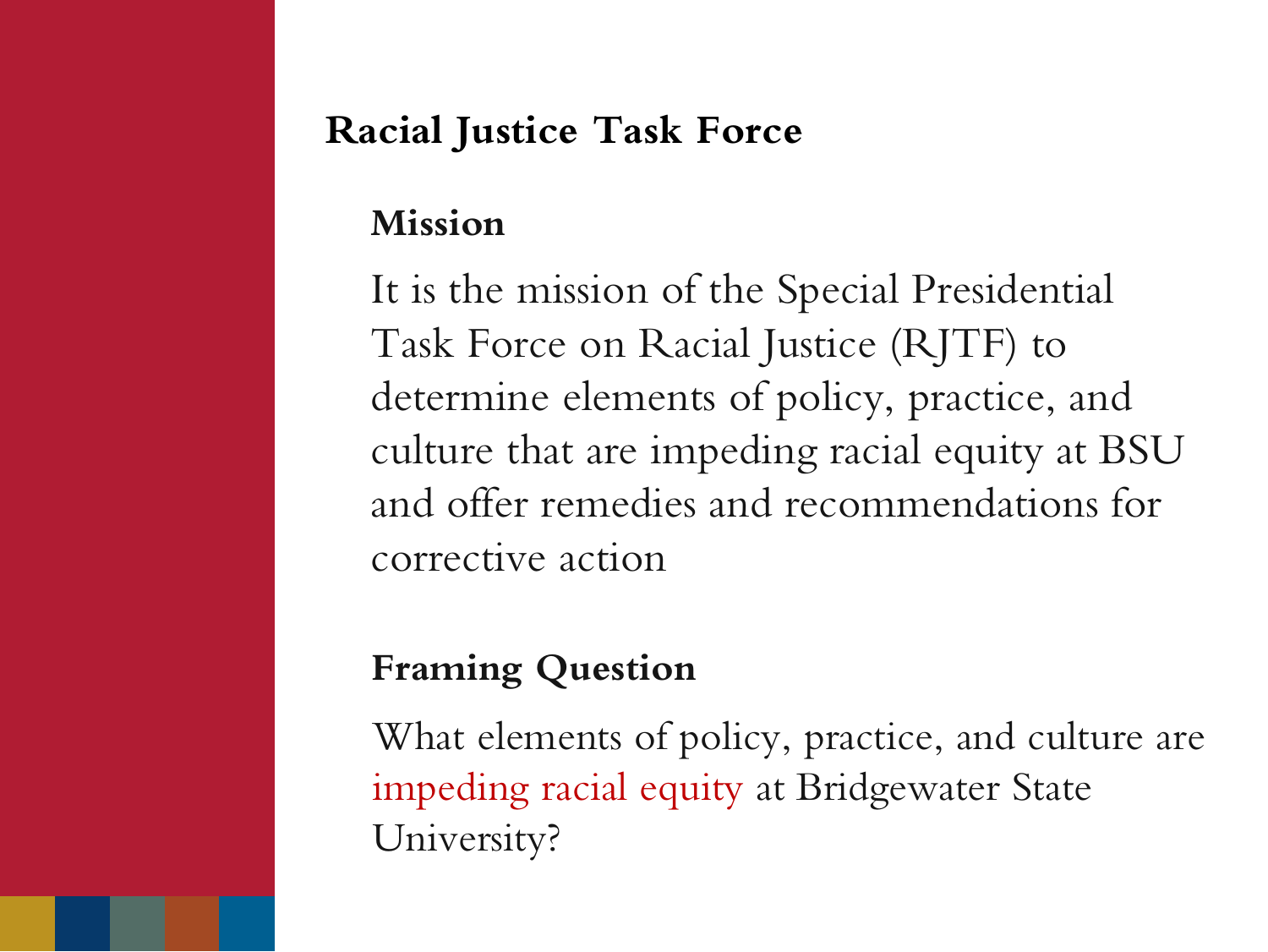### **Core Values Guiding Our Work**

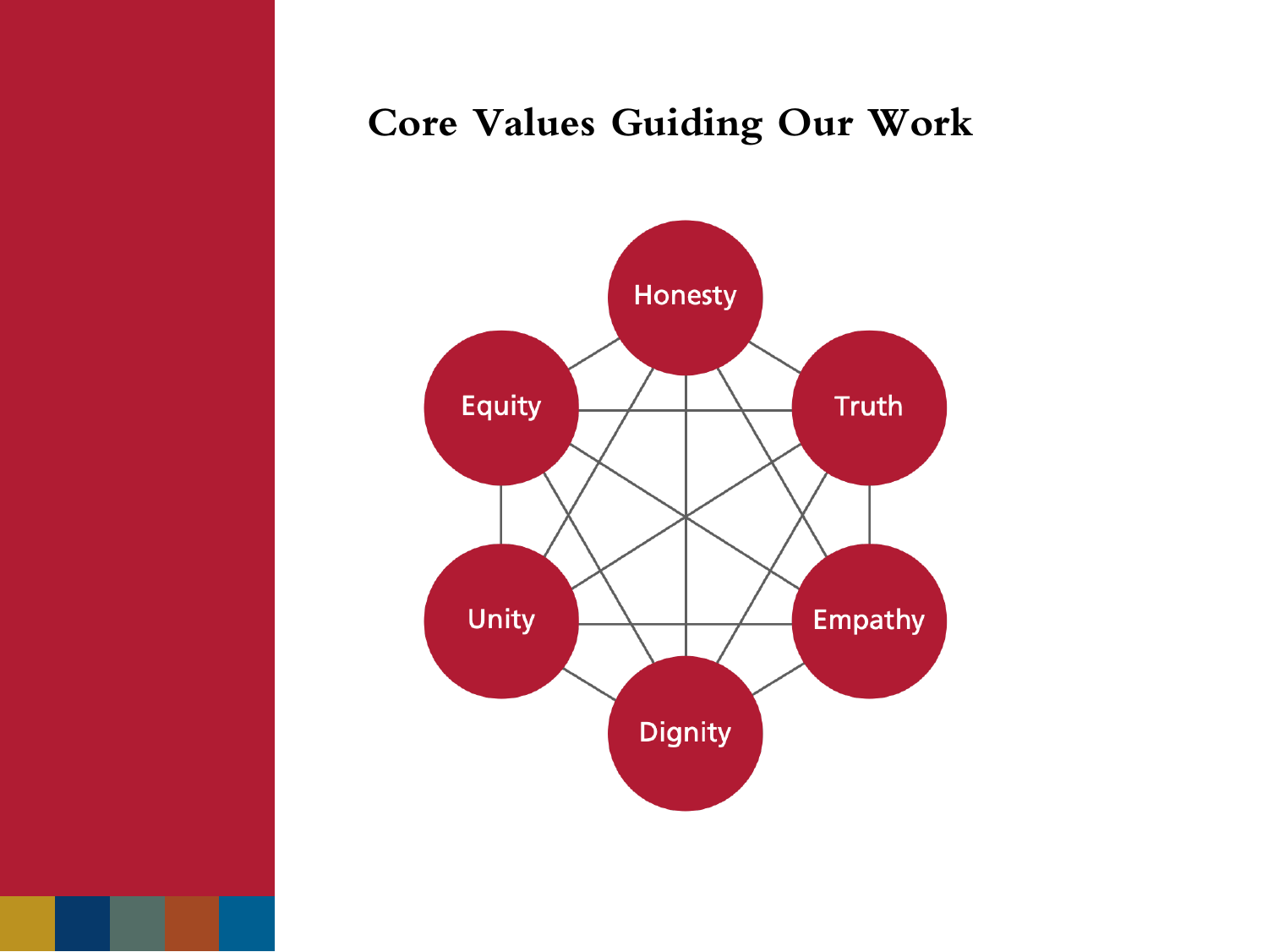### **RJTF Subcommittee Charge – Key Points**

- Follow rigorous approach
- Core values guide the work
- Subcommittees work independently
- Shared mission and common goals
- Work is done with respect, integrity and candor
- Reports will identify barriers and strengths
- Will be open to exploring areas they emerge
- Purpose is to move toward a more racially equitable community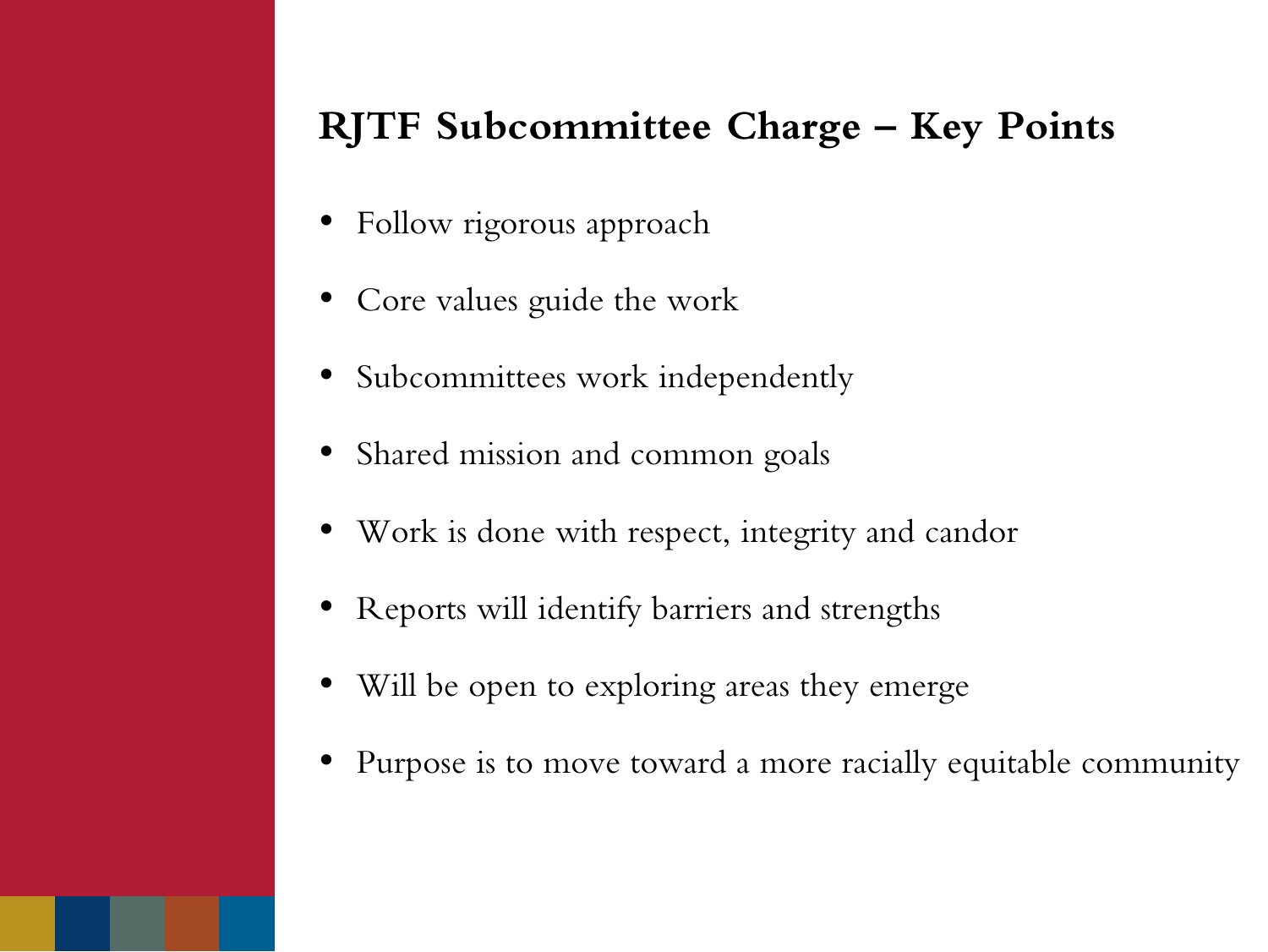# **RJTF Subcommittee Charter Additional Considerations**

- The RJTF Co-Chairs speak on behalf of the RJTF.
- All discussions held during RJTF Full Committee, Subcommittee, and related meetings are confidential among those acting on behalf of the Task Force.
- All information and data obtained by the RJTF is confidential to the work of the RJTF. Information shared in public reports will be deidentified to the extent possible and RJTF members who have knowledge of specifics shall keep those confidential to the RJTF.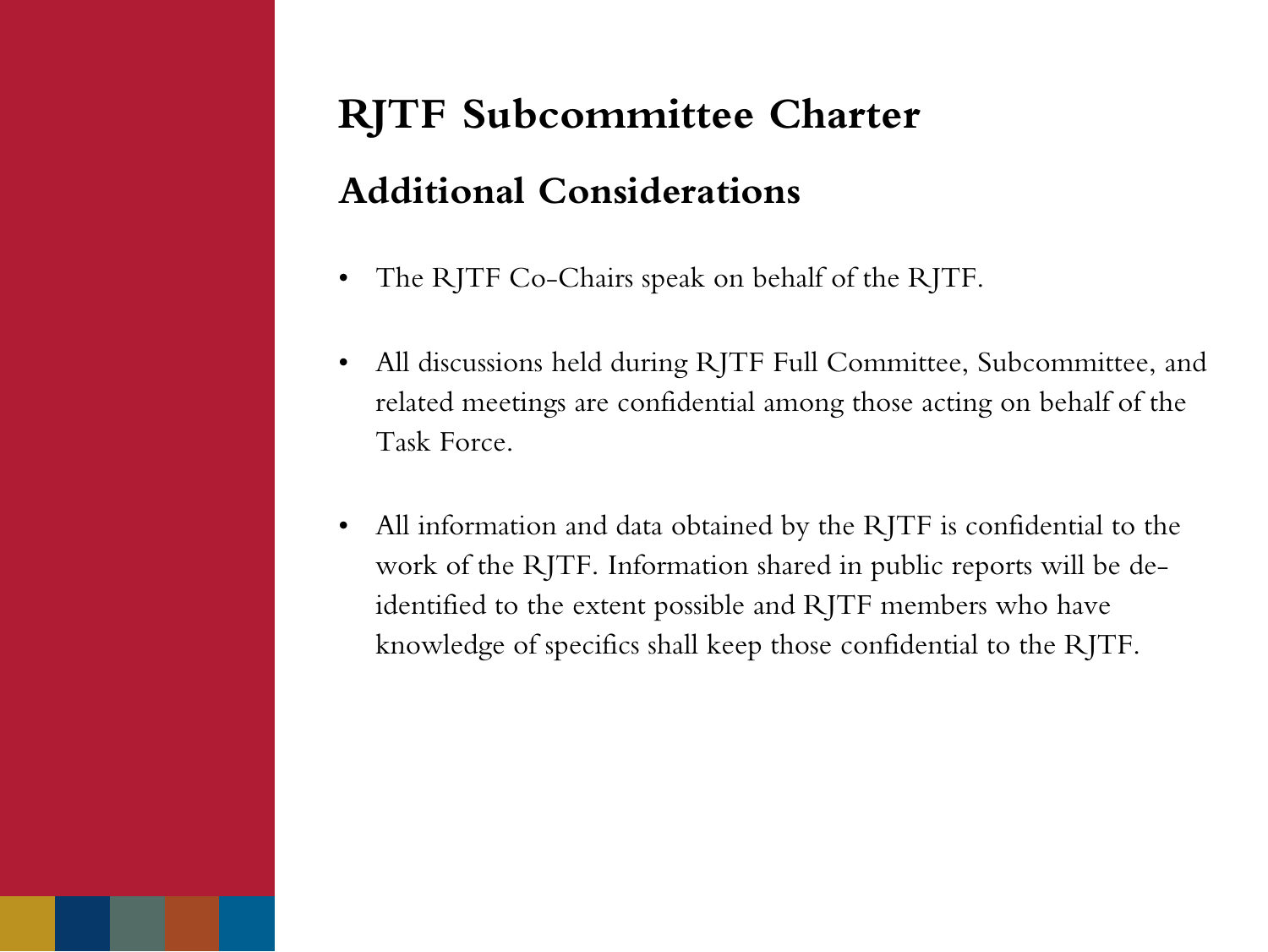### **RJTF Subcommittees** Revised Timeframe for Subcommittee Work

| Friday October 16                         | Full Task Force meeting - Working Meeting                                                                                                |
|-------------------------------------------|------------------------------------------------------------------------------------------------------------------------------------------|
| Friday October 30                         | Full Task Force meeting - Working Meeting                                                                                                |
| Friday November 6                         | Full Task Force meeting - Detailed Updates and Discussion on<br>Subcommittee progress                                                    |
|                                           | Between November 6-20, Vice Chairs meet with Subcommittees                                                                               |
| Friday November 20                        | Full Task Force meeting - Working Meeting                                                                                                |
| Thursday November 26                      | Thanksgiving/All Classes Now Remote                                                                                                      |
| Wednesday December 2                      | 2-3 page written updates provided by Subcommittees to Co-Chairs by 12/2                                                                  |
| Friday December 4                         | Full Task Force meeting – Briefing of written progress reports by<br>Subcommittee Co-Chairs and discussion of key points to bring to BOT |
| Wednesday December 9                      | Board of Trustees Meeting - presentation/update of the RJTF work to date<br>and preliminary high-level findings                          |
| Wednesday December 9                      | Classes End                                                                                                                              |
| Friday December 18                        | Full Task Force meeting - brief check-in, BOT feedback, work to be done<br>between now and 1/22                                          |
| Monday December 21-<br>Tuesday January 19 | No classes (Grades due on 12/22)                                                                                                         |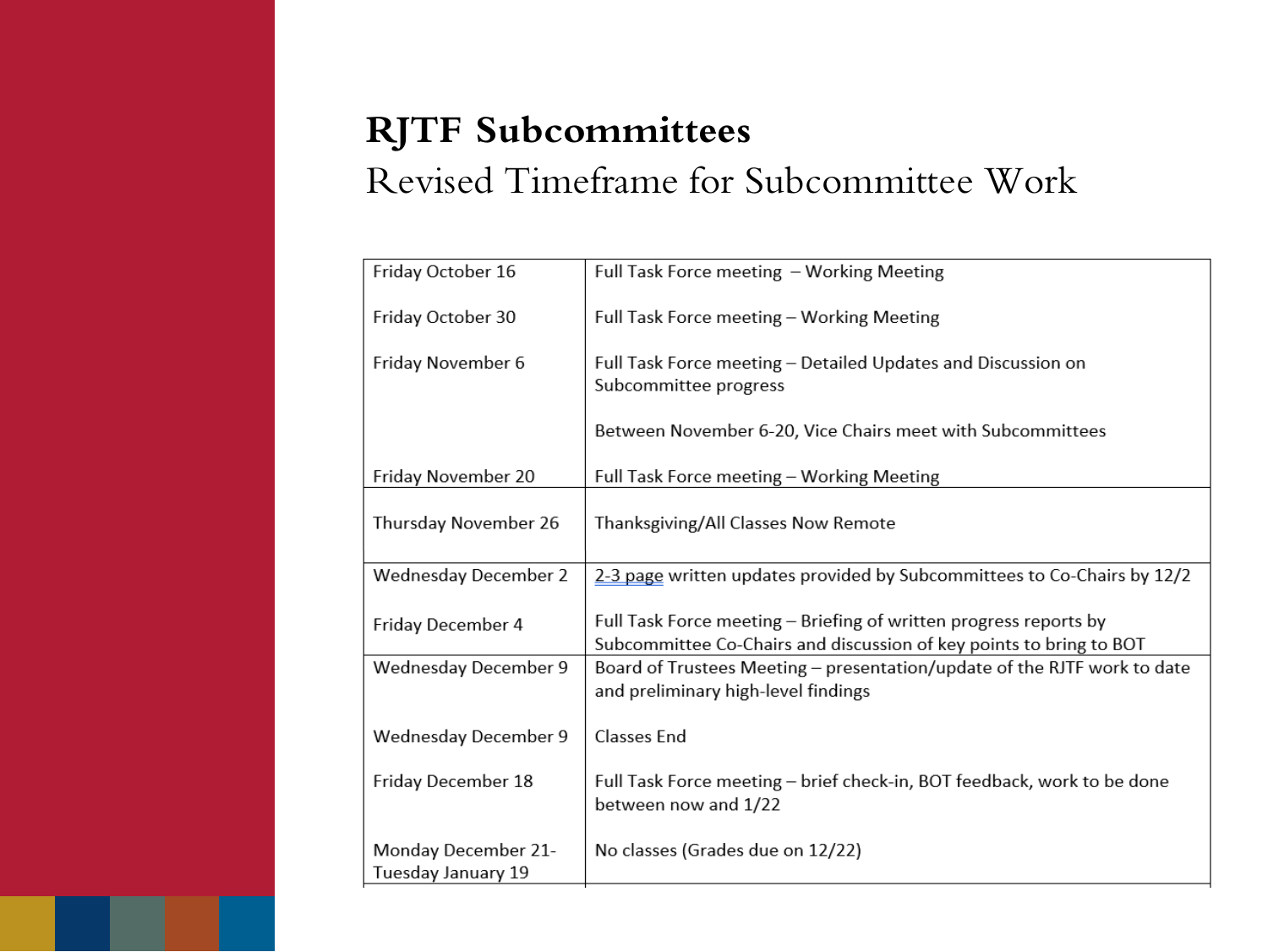### **RJTF Subcommittees**

### Revised Timeframe for Subcommittee Work, cont.

| Friday January 22<br>Friday February 5<br>Friday February 19<br>Friday March 5<br>Friday March 19 | After classes resume, Full Task Force Meetings resume (to be confirmed)                                                       |
|---------------------------------------------------------------------------------------------------|-------------------------------------------------------------------------------------------------------------------------------|
| Friday March 5                                                                                    | Draft reports due from Subcommittees to RJTF CoChairs and Vice Chairs                                                         |
| Week of March 8-12                                                                                | Full Task Force Meeting - Summary of reports by Subcommittee CoChairs<br>Review of draft reports by Co-Chairs and Vice Chairs |
| Friday March 19                                                                                   | Full Task Force Meeting (reconvenes/transition)                                                                               |
|                                                                                                   | Review draft full report with Task Force                                                                                      |
| Friday April 2                                                                                    | RJTF Co-Chairs finalize and submit Final Report to President Clark                                                            |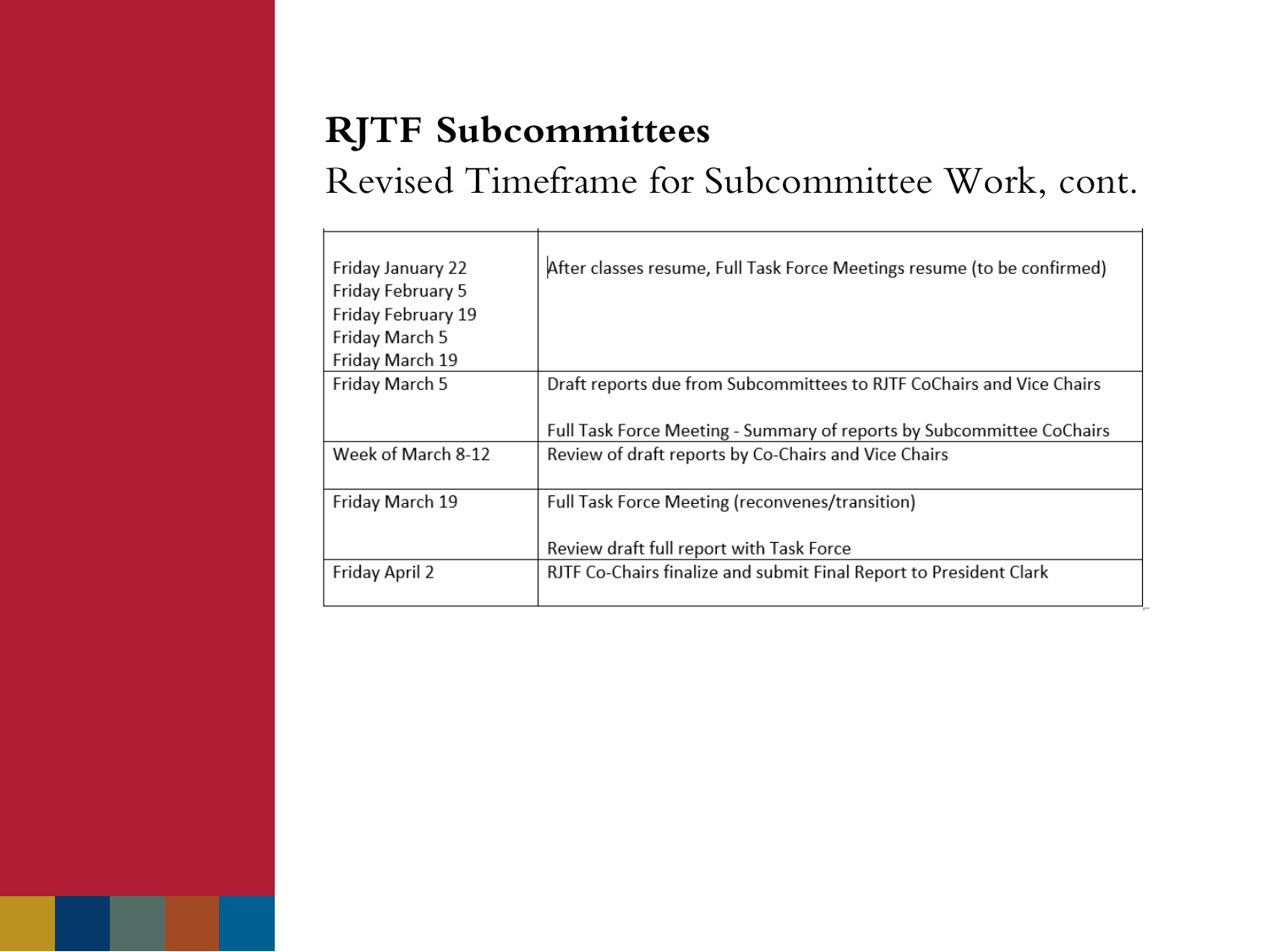#### **RJTF Subcommittees**

- 1. Curricula and Co-Curricula
- 2. BSU Workforce
- 3. Education, Training, and Continued Learning Opportunities for Faculty, Staff, and Students
- 4. Investing in and Supporting Students
- 5. Police and Public Safety
- 6. Creating a Place for Ongoing Support, Problem Solving, Reporting Resolution, and Response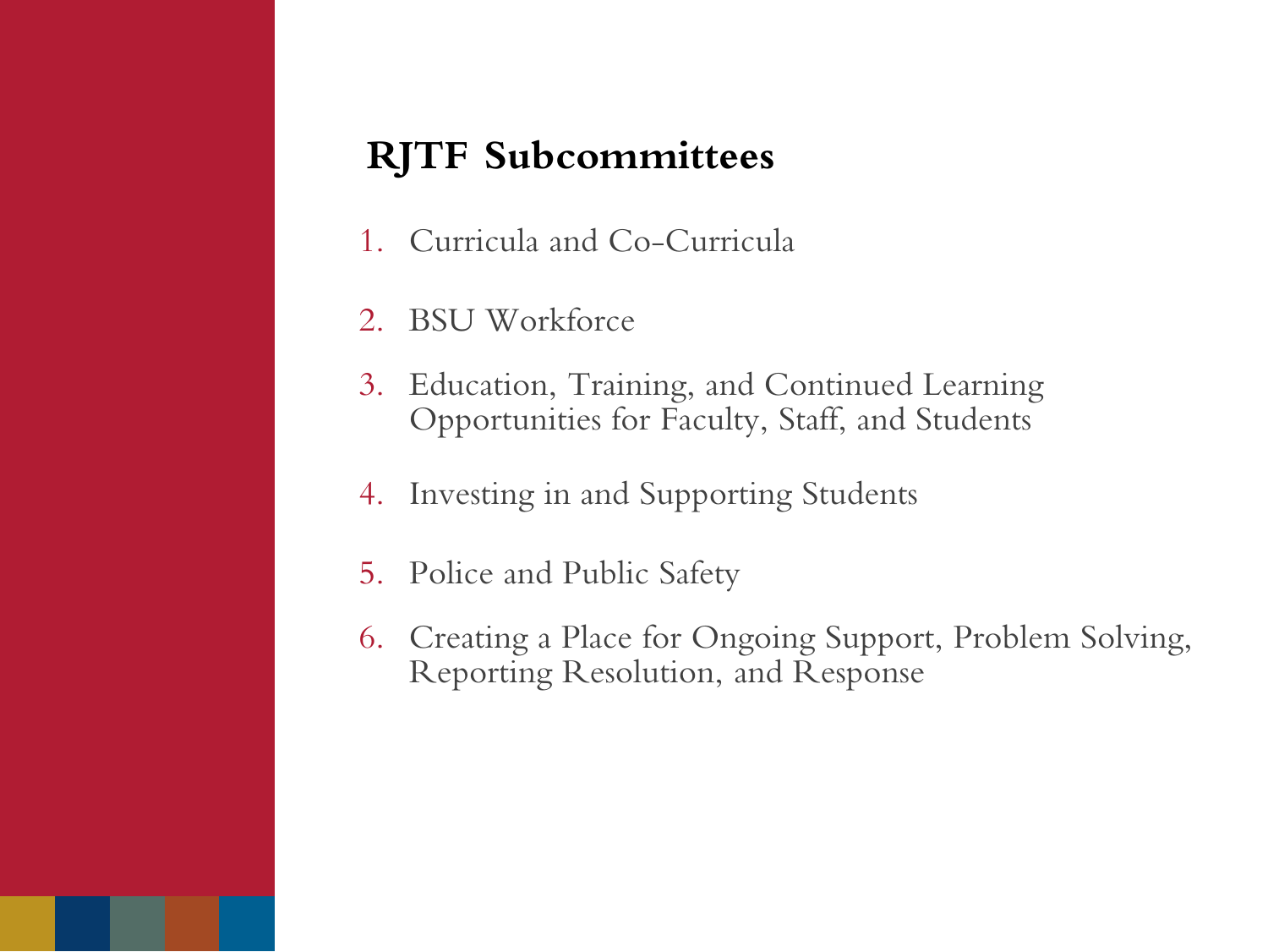#### **Research Principles & Integrity**

Step 1: Describe the Problem

Step 2: Research Existing Sources that address the area of concern

Step 3: Formulate a research question(s)

Step 4: Design a means to answer the research question(s)

Step 5: Analyze the Data – State the Findings - then Draw Conclusions

Step 6: Develop Suggested Recommendations

Step 7: Finalize and Submit Final Subcommittee Report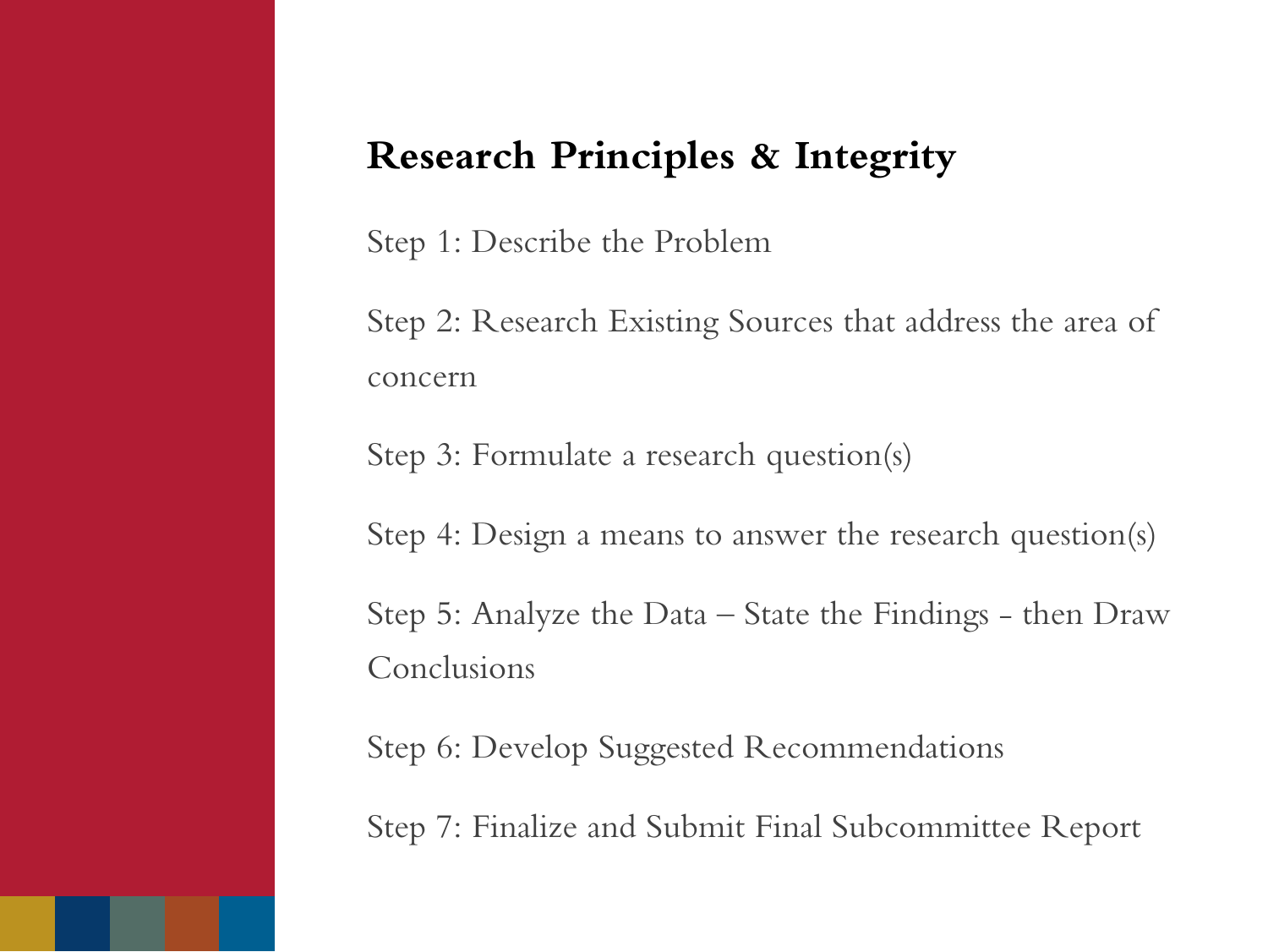#### **Core Values & Integrity**

- There are essential stakeholders invested in our research efforts.
- Adhering to research principles helps to maintain integrity.
- The Core Values underscore the necessity of integrity.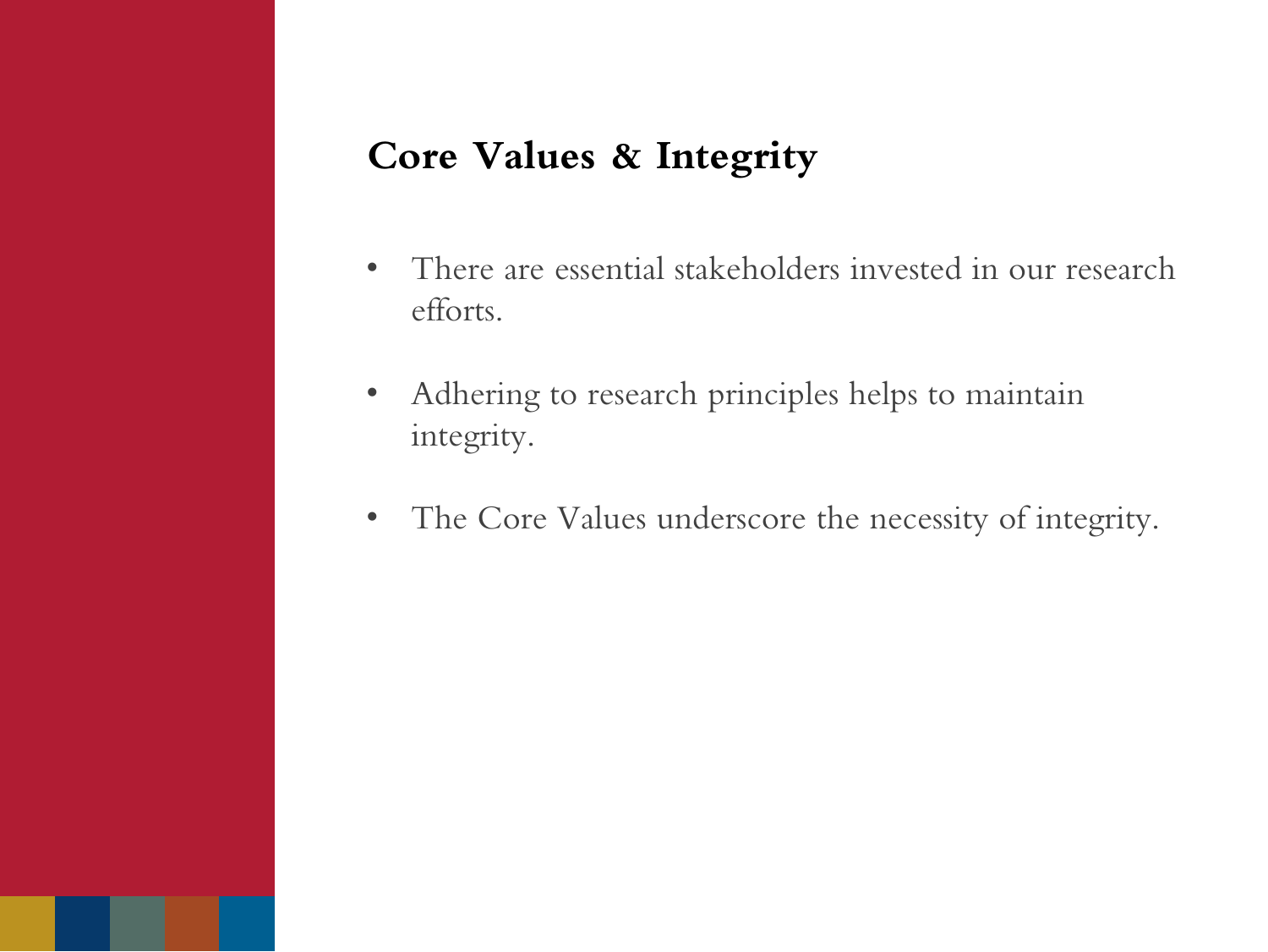#### **Importance of our Work**

- We are looking to improve racial justice at our University.
- We will examine and identify impediments and present them in the spirit of making improvements and building community.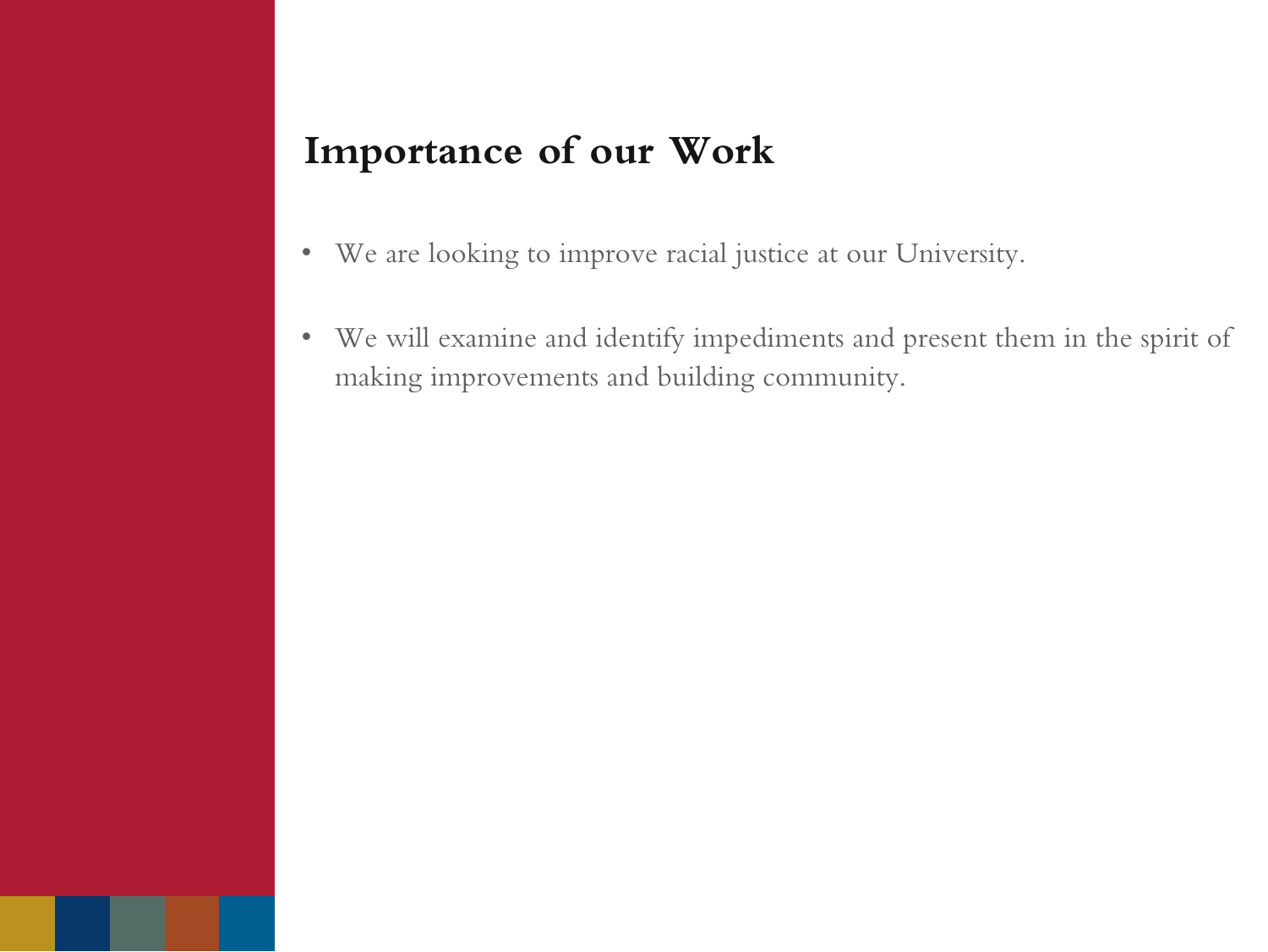### **Breakout Groups #1**

#### **Questions:**

- Which of the RJTF Core Values speak most to you and why?
- What are you hoping to contribute to our shared work?
- How do you describe the importance of this work to others?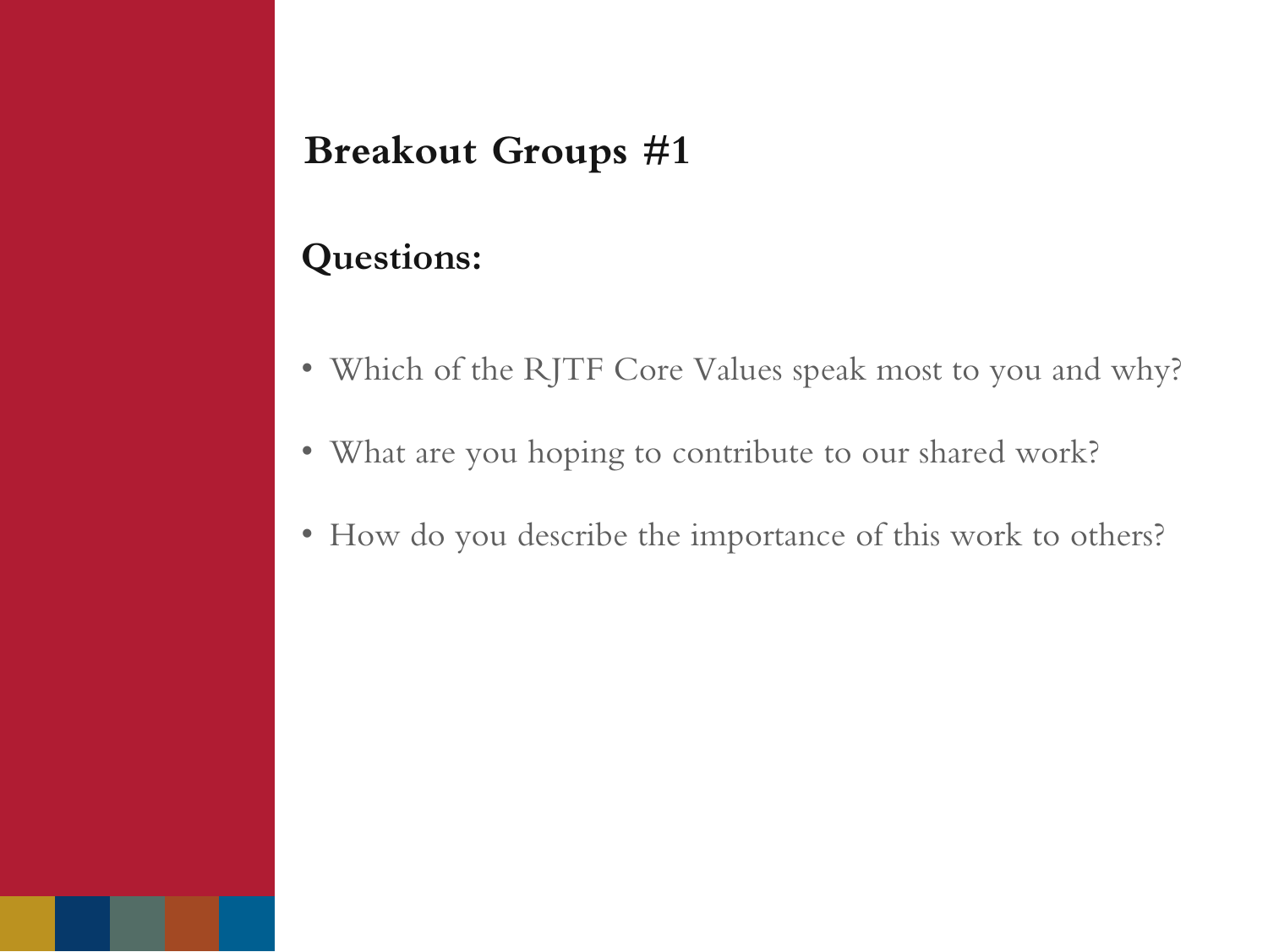**Subcommittee Check-In**

Large Group Report-Back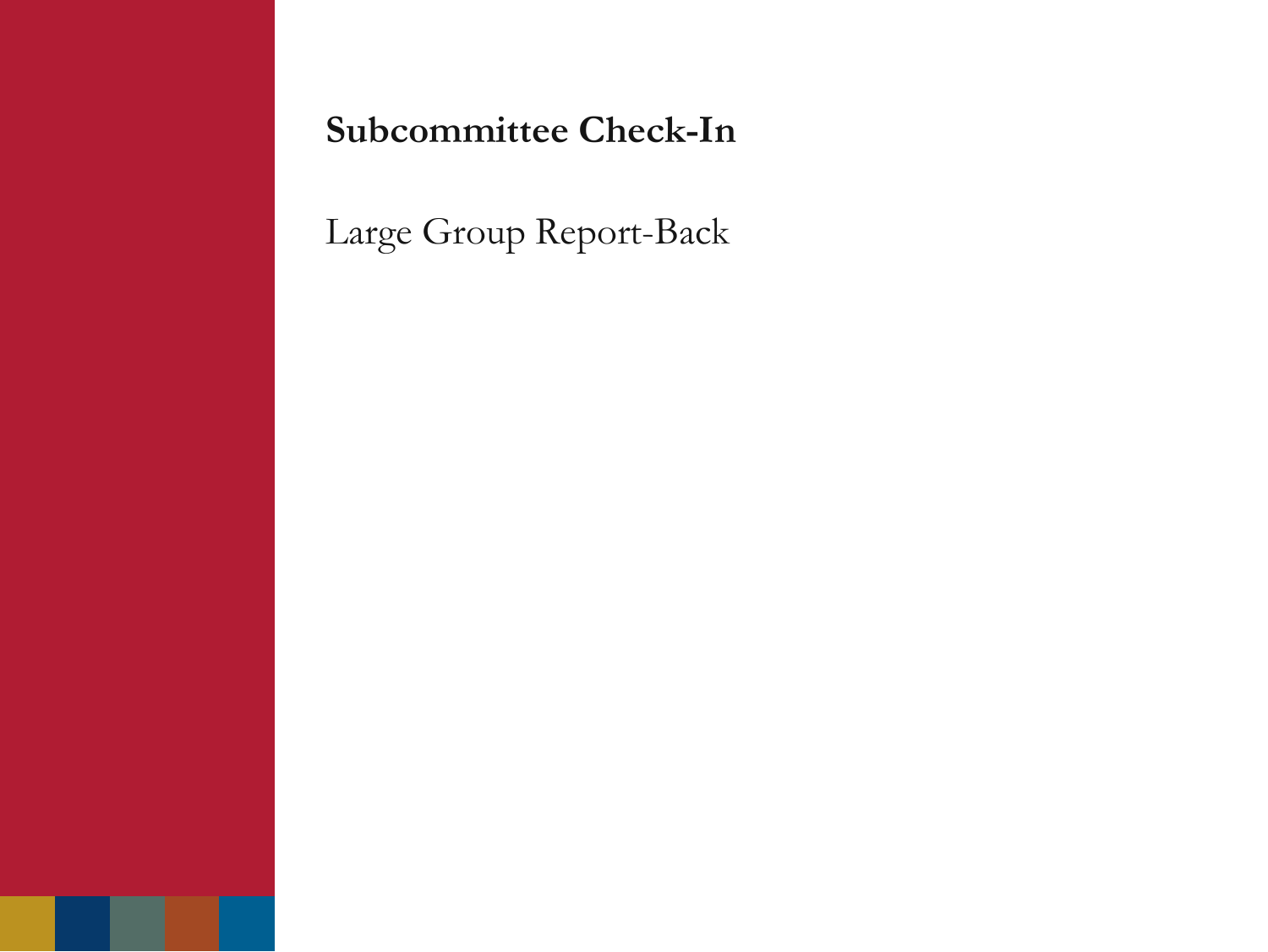### **Breakout Groups #2 – Subcommittees**

#### **Questions:**

- How should we as a BSU community continue to build community while working for racial equity – how do we come together rather than apart?
- How do we pursue equity for all, with a focus on Black Lives Matter, while working to include other intersectional dimensions of racial justice?
- If the Task Force has done our work right, what will BSU Look like in 2, 5, 10 years from now? How will we know?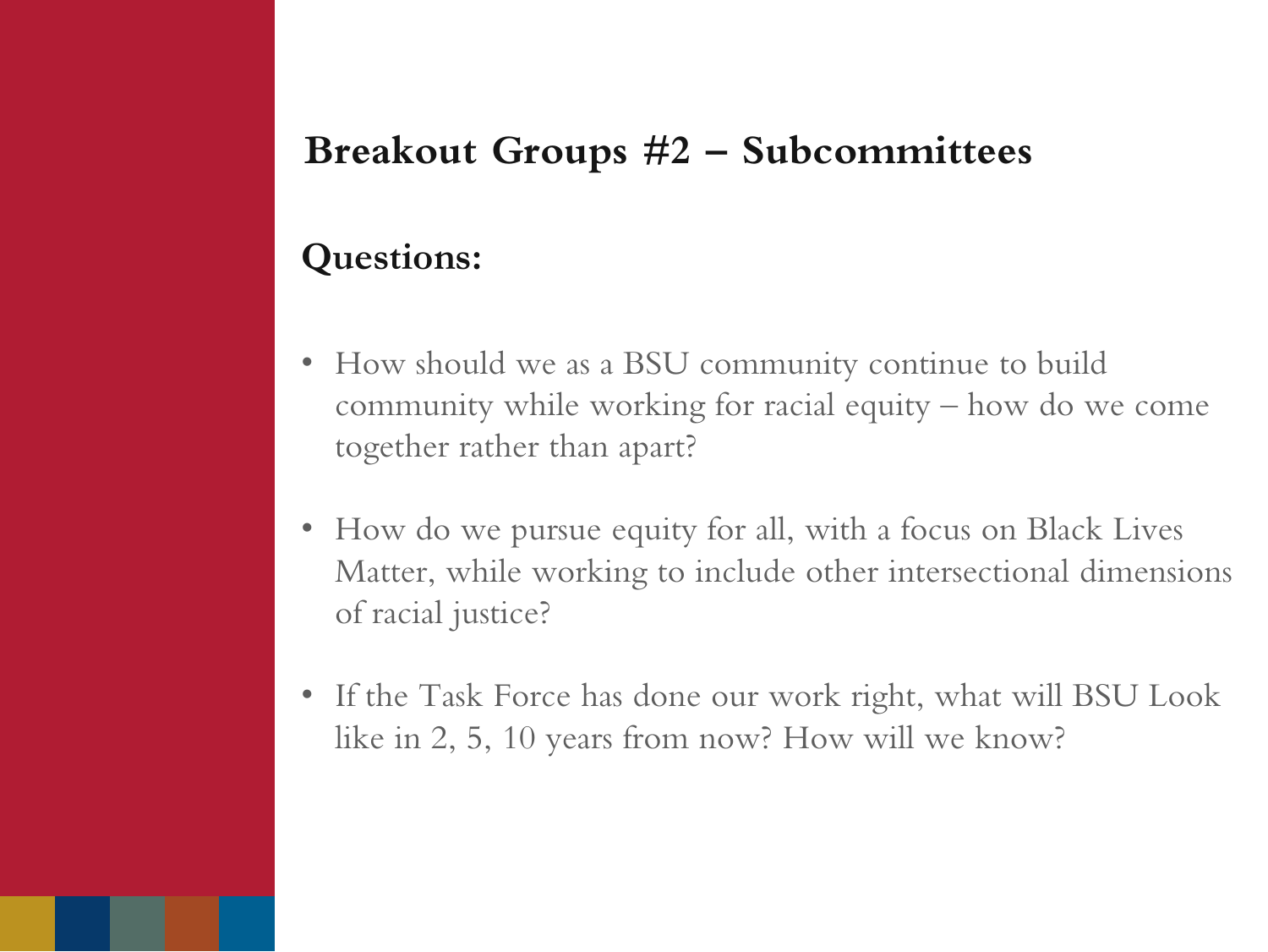### **Discussion Breakout Groups**

Large Group Report-Back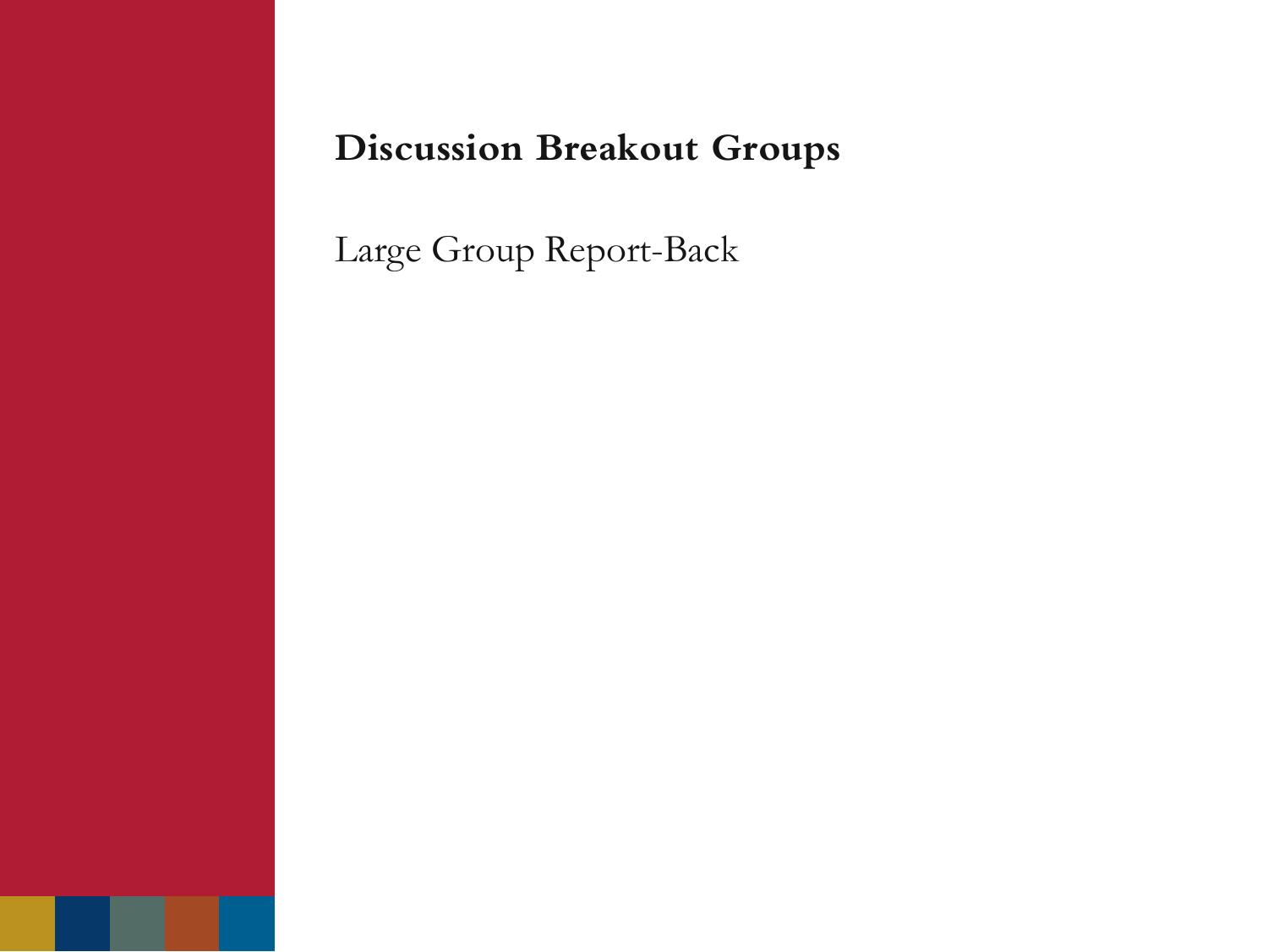#### **Key Dates and Resources**

#### **Indigenous History Conference**

Sunday, November 1, 10:00-11:30 am and 12:00-1:30 pm Session V Additional sessions continue in November. www.bridgew.edu/event/indigenous-history-conference

**Next RJTF Meeting (for Task Force Members only)** Friday, November 6

**Paying off Higher Education's Racial Debt: Infusing Racial Equity Across the Academy – A Keynote Address by Dr. Estela Bensimon** Thursday, November 12, 12:15 - 2:30 pm Registration info to follow via email

**A Conversation with Dr. Beverly Daniel Tatum: Why are All the Black Kids Sitting Together in the Cafeteria and Other Conversations About Race**  Thursday, November 19, 2020, 4:30 - 6:00 pm Registration info to follow via email

**Racial Justice at BSU** www.bridgew.edu/racial-justice

**BSU Votes** www.bridgew.edu/bsuvotes